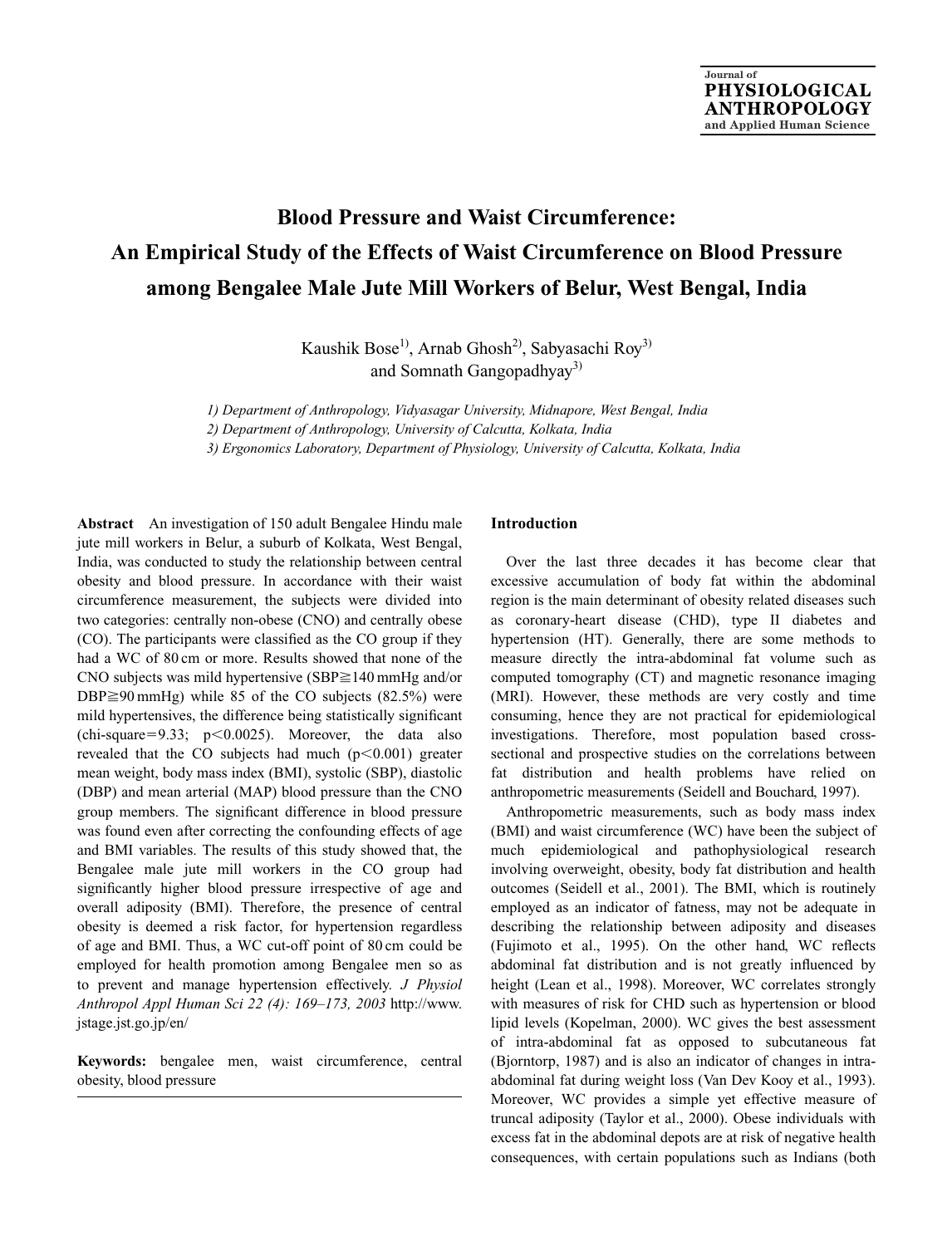migrants as well as sedentes), carrying higher levels of risk than others (McKeigue et al., 1991; Enas et al., 1992; Bose, 1997). The association between abdominal obesity and related medical problems such as hypertension and others, may severely reduce productivity at work, for instance, through absenteeism and disability (Seidell et al., 2001). Such associations are particularly important to those such as Indians (both native and immigrants) who are genetically susceptible to abdominal or central obesity.

There are many studies worldwide (Gerber et al., 1995) on the association between BMI and body fat distribution with blood pressure (Gerber et al., 1995). Several recent publications from India (Shelgikar et al., 1991; Ramachandran et al., 1992; Gupta and Majumdar, 1994; Gupta and Mehrishi, 1997; Singh et al., 1998a, 1998b; Ghosh et al., 2000; Bose and Das Chaudhuri, 2001; Bhadra et al., 2002) have reported the significant association of abdominal or central adiposity with established risk factors for CHD in various ethnic groups. A more recent study by Dasgupta and Hazra (1999) had recommended that a WC cut-off point of 80 cm could be used to define centrally obese individuals among Bengalee men. However, this study did not include blood pressure as a variable. A literature review revealed that, previous studies from the Indian subcontinent have not deployed a specific cutoff point of WC to define central obesity. In view of this, the present work was undertaken to compare the blood pressure profiles between centrally non-obese (CNO) and centrally obese (CO) adult Bengalee Hindu male jute mill workers in Belur, a suburb of Kolkata, West Bengal, India.

### **Material and Methods**

### *Study population*

The present study was conducted from April 2000 to July 2000 at Ambica Multifibres Limited, a jute mill located at Belur, 20 km from Kolkata. A total of 150 Bengalee male Hindu jute mill workers aged 18 years and over were selected randomly. Information on age and ethnicity was collected using a questionnaire. The subjects were requested to make an appointment at the medical clinic of the mill. A written consent was obtained from each participant before the commencement of the study.

#### *Anthropometric measurements*

All anthropometric measurements were made following the standard techniques (Lohman et al., 1988). Height was measured to the nearest 0.1 cm using Martin's anthropometer. Body weight of lightly-clothed subjects was recorded to the nearest 0.5 kg on a weighing scale (Doctor Beliram and Sons, New Delhi, India). For height and weight, individuals were requested to remove their shoes before taking measurements. WC measurements were made to the nearest 0.1 cm using a tape measure (Triced, Shanghai, China). Body mass index (BMI) was calculated using the standard equation as follows:

BMI (kg/m<sup>2</sup>)=Weight (kg)/Height (m)<sup>2</sup>.

Based on the classification of Dasgupta and Hazra (1999), individuals were classified as centrally non-obese (CNO) and centrally obese (CO). The following cut-off points were used:

$$
CNO^{<80.0}cm.
$$

$$
CO \ge 80.0 \, \text{cm}
$$
.

The samples of CNO and CO groups consisted of 47 and 103 individuals, respectively.

#### *Blood pressure measurements*

Blood pressure measurements were made after the completion of anthropometric measurements. Left arm blood pressure was taken with a sphygmomanometer and stethoscope after the participant had been seated in a relaxed position for five minutes. Prior to taking measurements, subjects were instructed to lie on the bed and then the left arm was placed at the side of the body. Two forenoon measurements were recorded and averaged for analyses. A five minutes relaxation period between the two measurements was maintained for all subjects. Systolic (SBP) and diastolic (DBP) blood pressures were recorded to the nearest mmHg as the appearance (phase I) and disappearance (phase V) of Korotkoff sounds, respectively. Mean arterial pressure (MAP) was computed using the standard formula:

#### $MAP(mmHg)=DBP+1/3(SBP-DBP).$

Individuals were classified as hypertensives (SBP $\geq$ 160 mmHg and/or DBP $\geq$ 95 mmHg) or normotensives (SBP $<$ 160 mmHg and DBP<95 mmHg) following the WHO (1996) guidelines. Subjects were further categorized as non mild hypertensives  $(SPB \ge 140$  mmHg and/or DBP $\ge 90$  mmHg) and mild hypertensives (SBP $<$ 140 mmHg and DBP $<$ 90 mmHg).

## *Statistical analyses*

All variables were checked for normality and it was found that none of the distribution was significantly skewed. Statistical analyses were performed using SPSS-PC (Statistical Package for Social Sciences, Version 5) Package.

## **Results**

The majority of the subjects were normotensive  $(n=145,$ 96.7%). The mean ages of the CNO and the CO subjects were 30.3 (s.d.=11.8 years) and 45.4 (s.d.=14.2) years, respectively. The baseline anthropometric and blood pressure characteristics of the two groups are presented in Table 1. The CO subjects had significantly  $(p<0.001)$  higher mean weight, BMI, SBP, DBP and MAP compared with the CNO individuals. The percentile distributions (figures are not shown) of these variables were consistently higher among the CO group members than those among the CNO. None of the CNO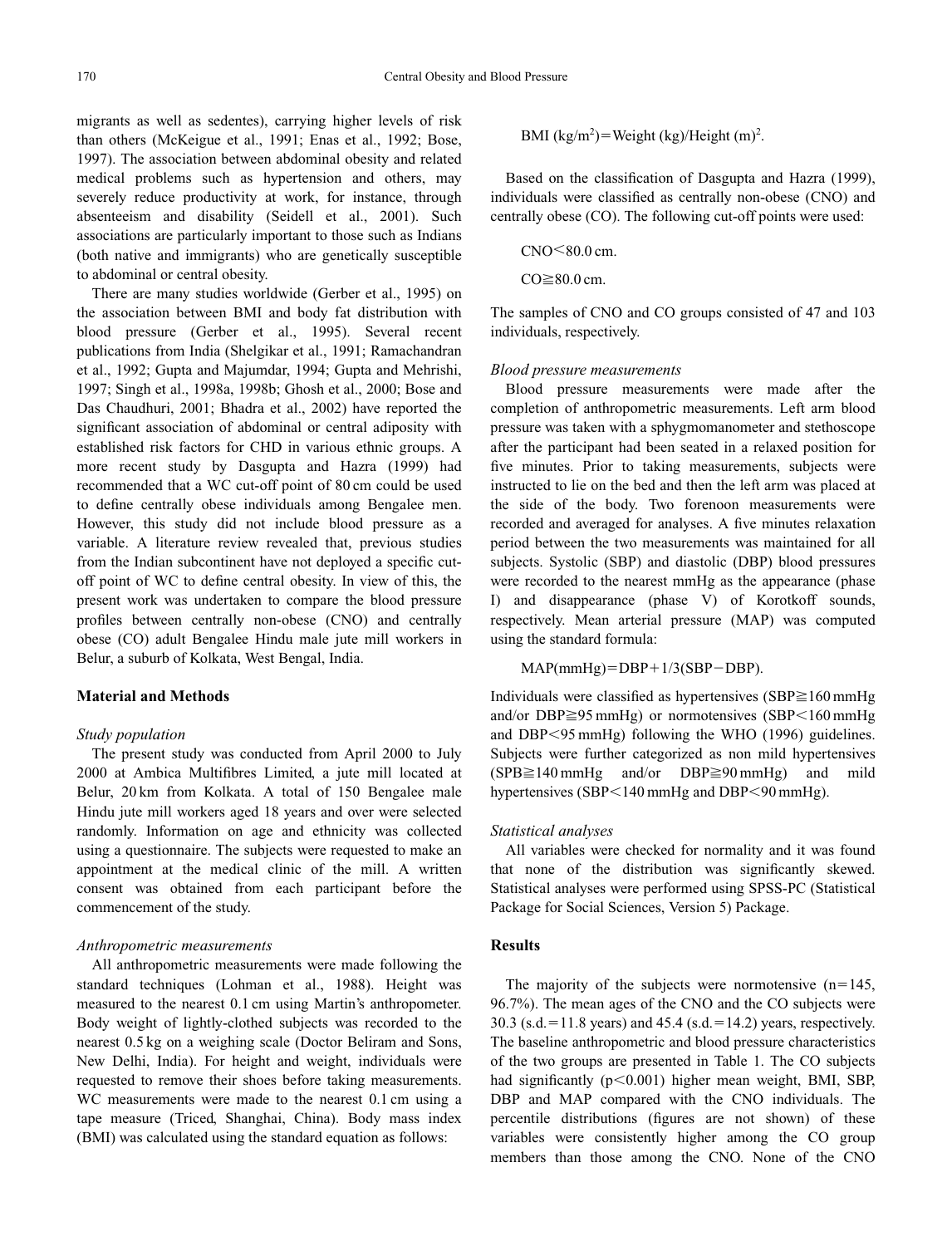subjects was mild hypertensive while 85 of the CO subjects (82.5%) were. Regarding the frequency of mild hypertensives, the difference between the CNO and the CO subjects was statistically significant (chi-square=9.33;  $p<0.0025$ ).

Since there were significant differences in mean age and BMI between the two groups, analyses of variance were undertaken to test the impact of central obesity status  $(CNO=no, CO=yes)$  on SBP, DBP and MAP, after controlling for age and BMI. Results (Table 2) revealed that the central obesity status had significant positive effects on SBP  $(F=17.625, p<0.001)$ , DBP  $(F=12.251, p<0.005)$  and MAP  $(F=16.308, p<0.001)$  even after correction of the two covariates (age and BMI). There were significant differences (results not shown) in mean SBP (grand mean= $124.7$  mmHg,  $CNO = -4.44$ ,  $CO = +2.03$ ), DBP (grand mean=81.5 mmHg,  $CNO=-2.76$ ,  $CO=+1.26$ ) and MAP (grand mean=95.9 mmHg,  $CNO=-3.32$ ,  $CO=+1.52$ ) even after controlling age and BMI.

**Table 1** Anthropometric and blood pressure characteristics of centrally non-obese (CNO) and centrally obese (CO) Bengalee male jute mill workers of Belur, West Bengal, India

| Variable      | $CNO (n=47)$ | $CO (n=103)$ | t       |
|---------------|--------------|--------------|---------|
| Height (cm)   | 161.5        | 162.3        | 0.55    |
|               | (7.5)        | (8.2)        |         |
| Weight (kg)   | 53.5         | 64.3         | $7.37*$ |
|               | (7.0)        | (8.9)        |         |
| BMI $(kg/m2)$ | 20.5         | 24.4         | $9.77*$ |
|               | (2.0)        | (2.8)        |         |
| $SBP$ (mmHg)  | 119.3        | 127.2        | $7.63*$ |
|               | (4.8)        | (7.7)        |         |
| $DBP$ (mmHg)  | 78.2         | 83.1         | $6.41*$ |
|               | (3.3)        | (5.9)        |         |
| MAP(mmHg)     | 91.9         | 97.7         | $7.42*$ |
|               | (3.5)        | (6.2)        |         |

Standard deviations are presented in parentheses.

 $*$  p $<$ 0.001.

BMI=body mass index, SBP=systolic blood pressure, DBP=diastolic blood pressure, MAP=mean arterial pressure.

## **Discussion**

Recent investigations in Brazil (Velasquez-Melaendez et al., 2002), Taiwan (Huang et al., 2002) and Finland (Lakka et al., 2002) were conducted to study the relationship between WC and blood pressure. However, there is no research in India comparing the blood pressure profile between the CNO and the CO individuals using WC as a marker for abdominal obesity. The present study was undertaken to compare blood pressure profile between the CNO and the CO adult Bengalee Hindu male jute mill workers using a WC cut-off point of 80 cm. We also tested the impact of the presence of central obesity (used as a discrete variable: no/yes) on blood pressure after correcting age and BMI.

This study demonstrated that the age factor had a significant effect on blood pressure. However, while BMI did not have any significant effect, the CO status had a significant impact on the blood pressure. Moreover, the CO subjects had much greater mean SBP, DBP and MAP than the CNO individuals. This significant difference still existed even after correcting the confounding effects of age and BMI variables. It implied that the Bengalee male jute mill workers with excess abdominal adiposity had significantly higher blood pressure irrespective of age and overall adiposity (BMI). Similar findings were found in several recent studies regarding the effects of WC on blood pressure (Gerber et al., 1995; Seidell et al., 1990; Bhadra et al., 2002; Lakka et al., 2002).

The present study demonstrated that among Bengalee men, the presence of central obesity is a risk factor, for hypertension independent of age and BMI. It has been suggested that WC relates closely to abdominal fatness and changes in WC reflect changes in cardiovascular risk factors (Wing et al., 1995; Pouliot et al., 1994). Although age is strongly associated with BMI, WC and blood pressure, it is a non-modifiable factor. However, both BMI and WC are modifiable but as shown in this study, WC is much more strongly associated with blood pressure. Therefore attention should be given to maintaining a low and stable WC. Moreover, WC is easy and cheap to measure and is therefore an attractive measurement to be included in routine epidemiological investigations (Seidell et

**Table 2** Analyses of variance of blood pressure and central obesity status ( $no=1$ ,  $yes=2$ ) with age and BMI as covariates

| Dependent variable | Covariates | Main effect     | Sum of squares | F         |
|--------------------|------------|-----------------|----------------|-----------|
| <b>SBP</b>         | Age        |                 | 1240.531       | 27.845**  |
|                    | <b>BMI</b> |                 | 100.810        | 2.263     |
|                    |            | Central obesity | 785.235        | 17.625**  |
| <b>DBP</b>         | Age        |                 | 823.698        | 33.207**  |
|                    | <b>BMI</b> |                 | 0.120          | 0.005     |
|                    |            | Central obesity | 303.876        | $12.251*$ |
| MAP                | Age        |                 | 953.193        | 35.377**  |
|                    | <b>BMI</b> |                 | 12.799         | 0.457     |
|                    |            | Central obesity | 439.407        | 16.308**  |

\* p<0.005, \*\* p<0.001.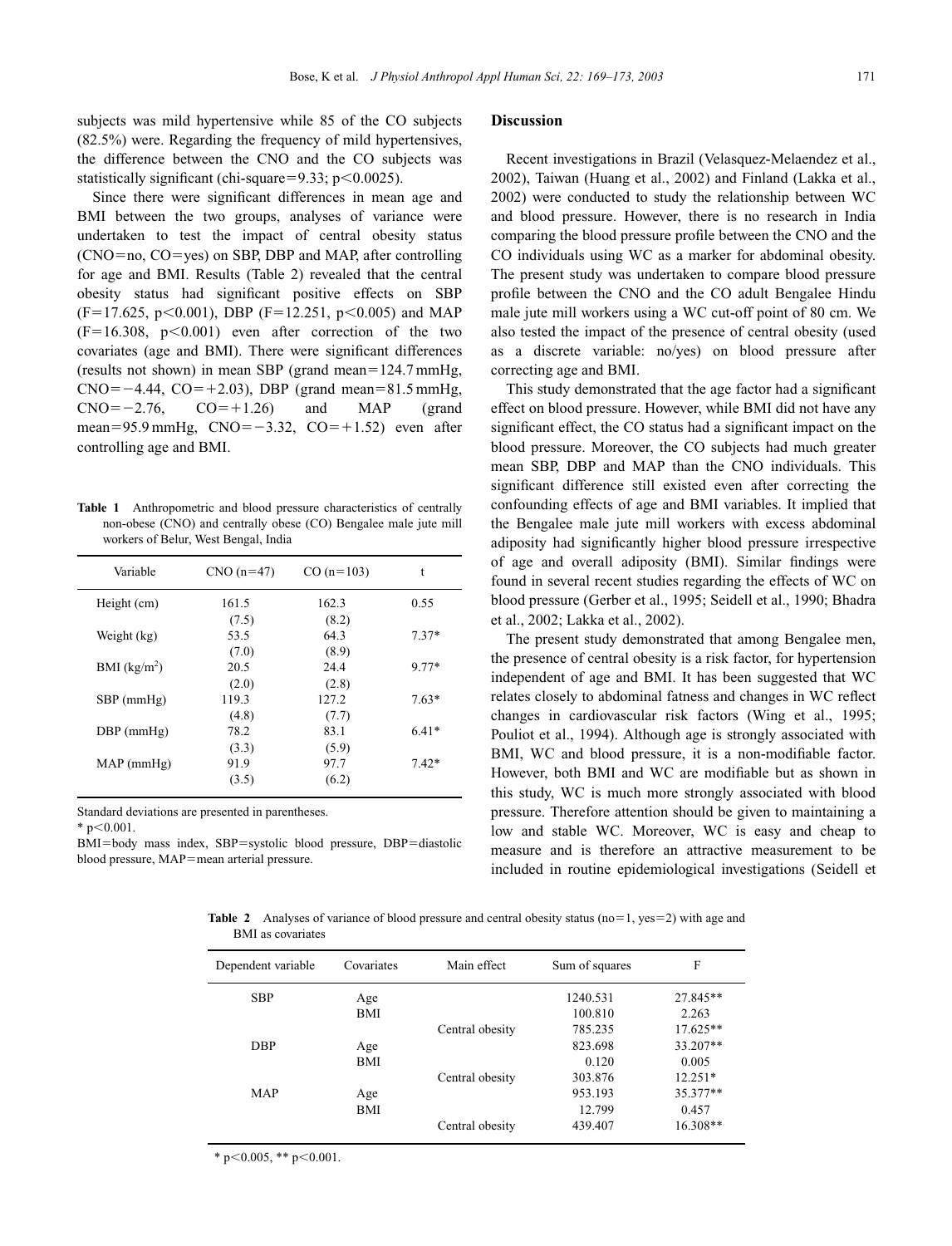al., 1990). The strategy for modifying the lifestyle to prevent an increase in WC is of paramount importance.

## **Conclusion**

The present study indicated that at any given age and BMI, preventing an increase in WC may have definite health benefits among the adult Bengalee men. This benefit becomes more obvious with advancing age. Moreover, a WC cut-off point of 80 cm could be utilized among this population (for men only) for health promotion purposes to prevent and manage hypertension. Further research is needed to determine an effective cut-off point of WC for the Bengalee women.

**Acknowledgements** The authors would like to thank the management of Ambica Multifibres Limited for granting of permission to undertake this study. All subjects who participated in this study are gratefully acknowledged for their cooperation.

## **References**

- Bhadra M, Mukhopadhyay A, Bose K (2002) Adiposity, central body fat distribution and blood pressure among young bengalee adults of Kolkata, India: sexual dimorphism. J Physiol Anthropol Appl Human Sci 21: 273–276
- Bjorntorp P (1987) Classification of obese patients and complications related to the distribution of surplus fat. Am J Clin Nutr 45 (Suppl. 5): 1120–1125
- Bose K (1997) Coronary heart disease among migrant South Asians in Britain—an overview. J Ind Anthrop Soc 32: 269–575
- Bose K, Das Chaudhuri AB (2001) A comparative study of adiposity and central body fat distribution of normotensive and hypertensive older Bengalee Hindu women of Calcutta, India. Coll Antropol 25: 521–527
- Bose K, Mascie-Taylor CGN (1997) Interrelationships of age and the body mass index with risk factors of non-insulin dependent diabetes in european and migrant Asian males. Am J Hum Biol 9: 291–296
- Bose K, Mascie-Taylor CGN (1998) Conicity index and waisthip ratio and their relationship with total cholesterol and blood pressure in middle-aged European and migrant Pakistani men. Ann Hum Biol 25: 11–16
- Dasgupta S, Hazra SC (1999) The utility of waist circumference in assessment of obesity. Ind J Pub Hlt 43: 132–135
- Depres JP (1994) Dyslipidaemia and obesity. Baillier's Clin Endocrin Metab 8: 629–630
- Enas EA, Yusuf S, Mehta J L (1992) Prevalence of coronary artery disease in Asian Indians. Am J Card 70: 945–949
- Fujimoto WY, Bergstrom RW, Boyko EJ, Leonetti DL, Newell-Morris LL, Wahl PW (1995) Susceptibility to development of central adiposity among populations. Obes Res 3 (Suppl.

2): 179s–186s

- Gerber LM, Schwartz JE, Schnall PL, Pickering TG (1995) Body fat and fat distribution in relation to sex differences in blood pressure. Am J Hum Biol 7: 173–182
- Ghosh A, Bose K, Das Chaudhuri AB (2000) Comparison of anthropometric characteristics between normotensive and hypertensive individuals among a population of Bengalee Hindu elderly men in Calcutta, India. J Roy Soc Health 120: 100–106
- Gupta R, Majumdar S (1994) Correlation of waist-hip ratio with coronary heart disease and risk factor prevalence in a rural male population. Ind Heart J 46: 145–148
- Gupta R, Mehrishi S (1997) Waist-hip ratio and blood pressure correlation in an urban Indian population. J Ind Med Ass 95: 412–415
- Huang KC, Lin WY, Lee LT, Chen CY, Lo H, Hsei HH (2002) Four anthropometric indices and cardiovascular risk factors in Taiwan. Int J Obes Relat Metab Disord 26: 1060–1068
- Kopelman PG (2000) Obesity as a medical problem. Nature 404: 635–43
- Lakka HM, Lakka TA, Tuomilehto J, Salonen JT (2002) Abdominal obesity is associated with increased risk of acute coronary events in men. Eur Heart J 23: 706–713
- Larson B (1988) Fat distribution and risk for death, myocardial infarction and stroke. In: Bouchard C, Johnston FF eds. Fat Distribution during Growth and Later Health Outcomes. Alan R. Liss, New York, 193–201
- Lean MEJ, Han TS, Seidell JC (1998) Impairment of health and quality of life in people with large waist circumference. BMJ 351: 853–856
- Lohman TG, Roche AF, Martorell R (eds) (1988) Anthropometric Standardization Reference Manual. Human Kinetics, Champaign
- McKeigue PM, Shah B, Marmot MG (1991) Relation of central obesity and insulin resistance with high diabetes prevalence and cardiovascular risk in South Asians. Lancet 337: 382–386
- Pouliot MC, Despres JP, Lemieux S, Moorjani S, Bouchard C, Tremblay A (1994) Waist circumference and abdominal sagittal diameter: best simple anthropometric indices of abdominal visceral adipose tissue accumulation and related cardiovascular risk in men and women. Am J Card 73: 460–468
- Ramachandran A, Dharmaraj D, Snehalata C, Viswanathan M (1992) Prevalence of glucose intolerance in Asian Indians. Urban-rural difference and significance of upper body obesity. Diab Care 15: 1348–1355
- Seidell JC (1995) Are abdominal diameters abominable indicators? In: Angel A and Bouchard C eds. Progress in Obesity Research. Libbey, London, 303–306
- Seidell JC, Bouchard C (1997) Visceral fat in relation to health: is it a major culprit or simply an innocent bystander? Int J Obes 21: 626–631
- Seidell JC, Cigolini M, Charzewskat, J, Ellsinger BM, Di Biase G (1990) Fat distribution in european women: a